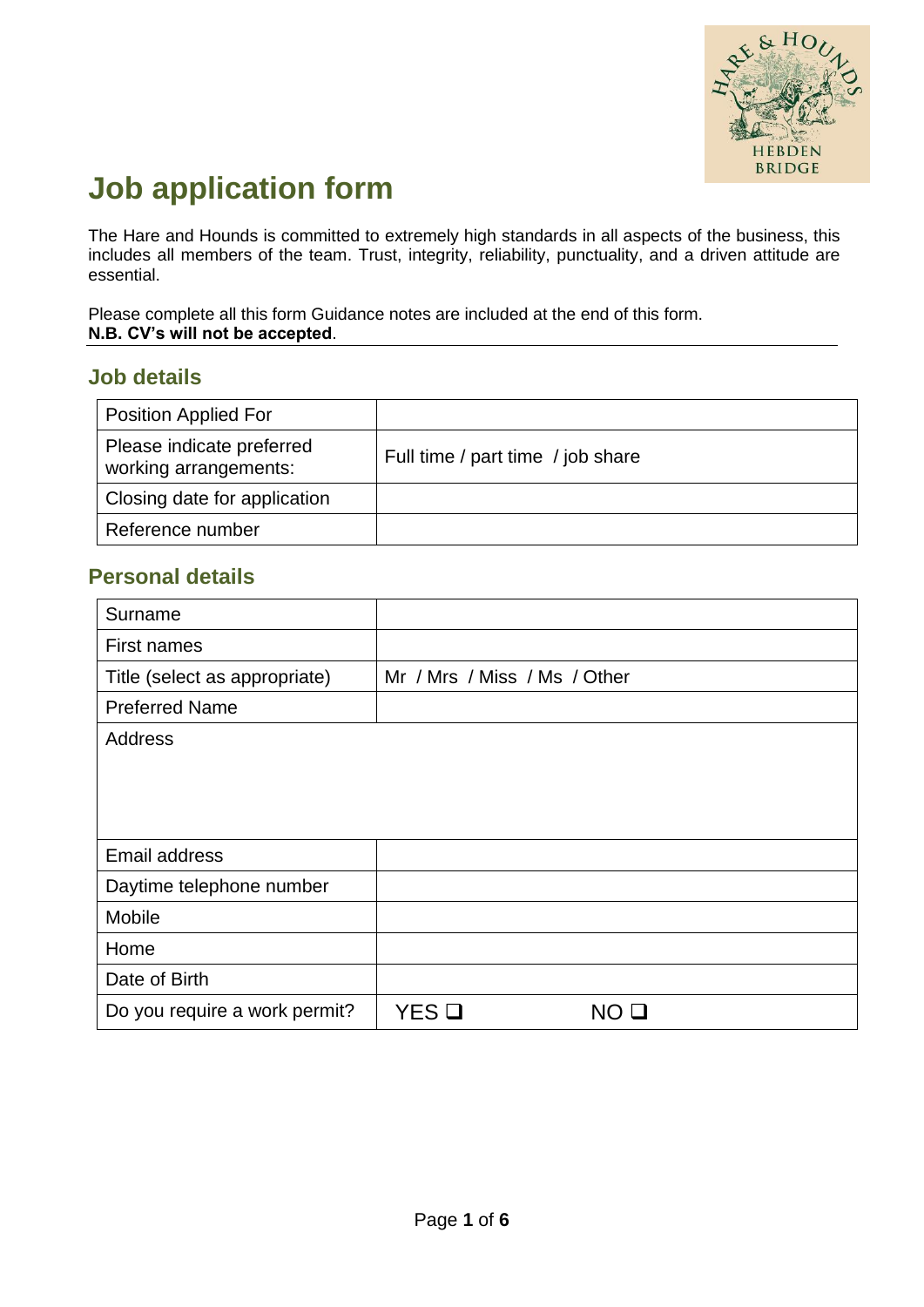

# **Present employment**

#### **t**

| Job title                                                                      |  |  |
|--------------------------------------------------------------------------------|--|--|
| Name and address of employer                                                   |  |  |
|                                                                                |  |  |
|                                                                                |  |  |
| Date commenced with employer                                                   |  |  |
| Salary / wage / benefits                                                       |  |  |
| Notice required                                                                |  |  |
| Briefly describe your present job; its main purpose and your responsibilities: |  |  |
|                                                                                |  |  |
|                                                                                |  |  |
|                                                                                |  |  |
|                                                                                |  |  |
|                                                                                |  |  |
|                                                                                |  |  |
|                                                                                |  |  |
|                                                                                |  |  |

# **Previous employment**

Please list most recent first. Include permanent and temporary work, service with HM Forces, voluntary work and any work experience from leaving school

| <b>Name &amp; Address</b><br>(include nature of business) | From / To<br>(exact dates) | <b>Position and</b><br><b>Salary</b> | <b>Reason for</b><br>leaving |
|-----------------------------------------------------------|----------------------------|--------------------------------------|------------------------------|
|                                                           |                            |                                      |                              |
|                                                           |                            |                                      |                              |
|                                                           |                            |                                      |                              |
|                                                           |                            |                                      |                              |
|                                                           |                            |                                      |                              |
|                                                           |                            |                                      |                              |
|                                                           |                            |                                      |                              |
|                                                           |                            |                                      |                              |
|                                                           |                            |                                      |                              |
|                                                           |                            |                                      |                              |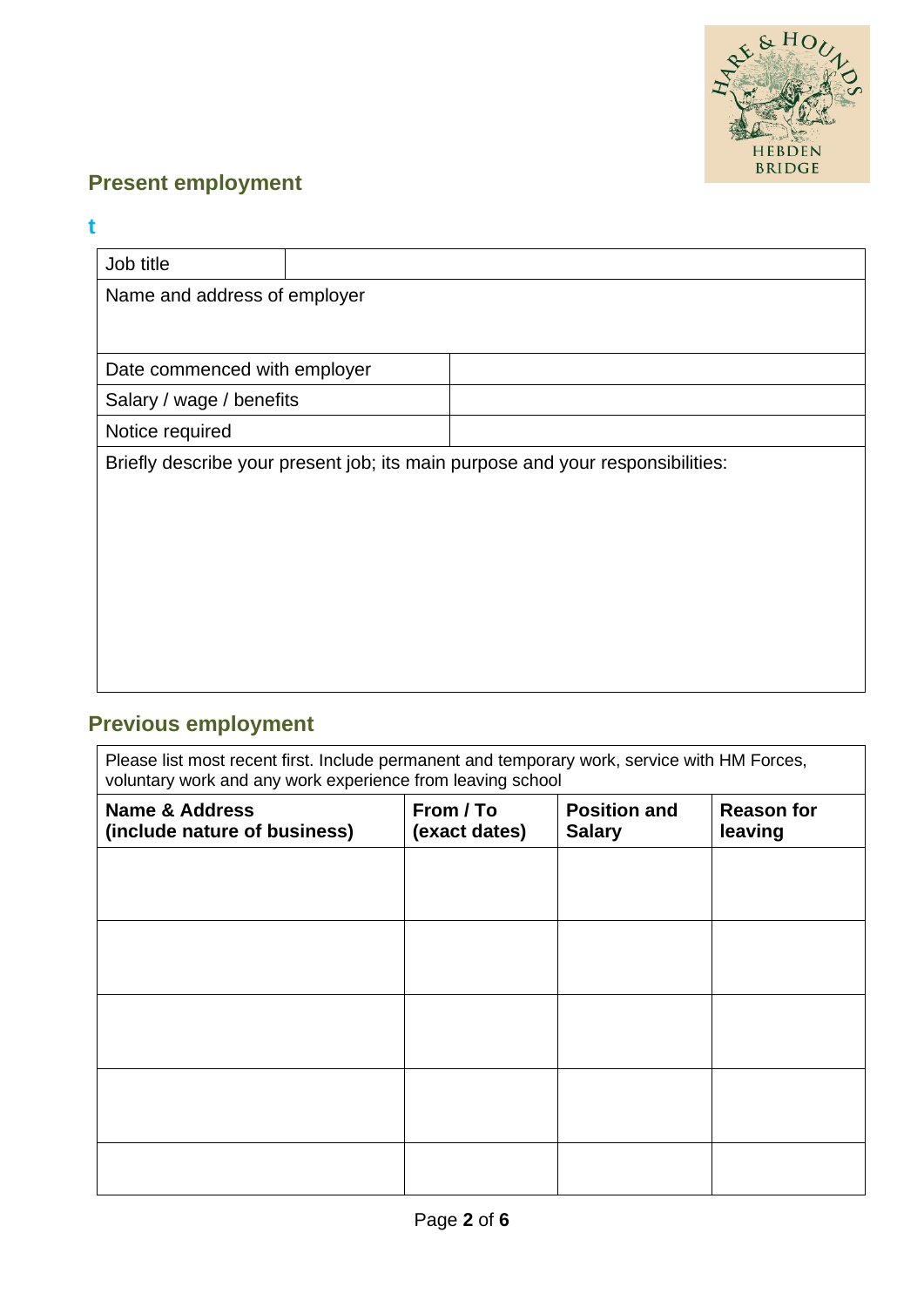

# **Time Breaks in Employment**

Please describe all time spent since leaving full-time education. Full details should be given for any period not accounted for by full-time employment, education and training. This would include e.g. unemployment or voluntary work. Please state this information in chronological order. (p*lease continue on a separate sheet if necessary*)

| From (exact dates) | To (exact dates) | Reason for break: |
|--------------------|------------------|-------------------|
|                    |                  |                   |
|                    |                  |                   |
|                    |                  |                   |
|                    |                  |                   |
|                    |                  |                   |
|                    |                  |                   |
|                    |                  |                   |
|                    |                  |                   |
|                    |                  |                   |

## **Education and qualifications**

| From age 11 onwards, and please state whether full (F) or part (P) time |           |                                                                |  |
|-------------------------------------------------------------------------|-----------|----------------------------------------------------------------|--|
| Name of School, College,<br><b>University etc</b>                       | From / To | <b>Subjects studied</b><br>F/P<br>(with grades and year taken) |  |
|                                                                         |           |                                                                |  |
|                                                                         |           |                                                                |  |
|                                                                         |           |                                                                |  |
|                                                                         |           |                                                                |  |
|                                                                         |           |                                                                |  |
|                                                                         |           |                                                                |  |
|                                                                         |           |                                                                |  |
|                                                                         |           |                                                                |  |
|                                                                         |           |                                                                |  |
|                                                                         |           |                                                                |  |
|                                                                         |           |                                                                |  |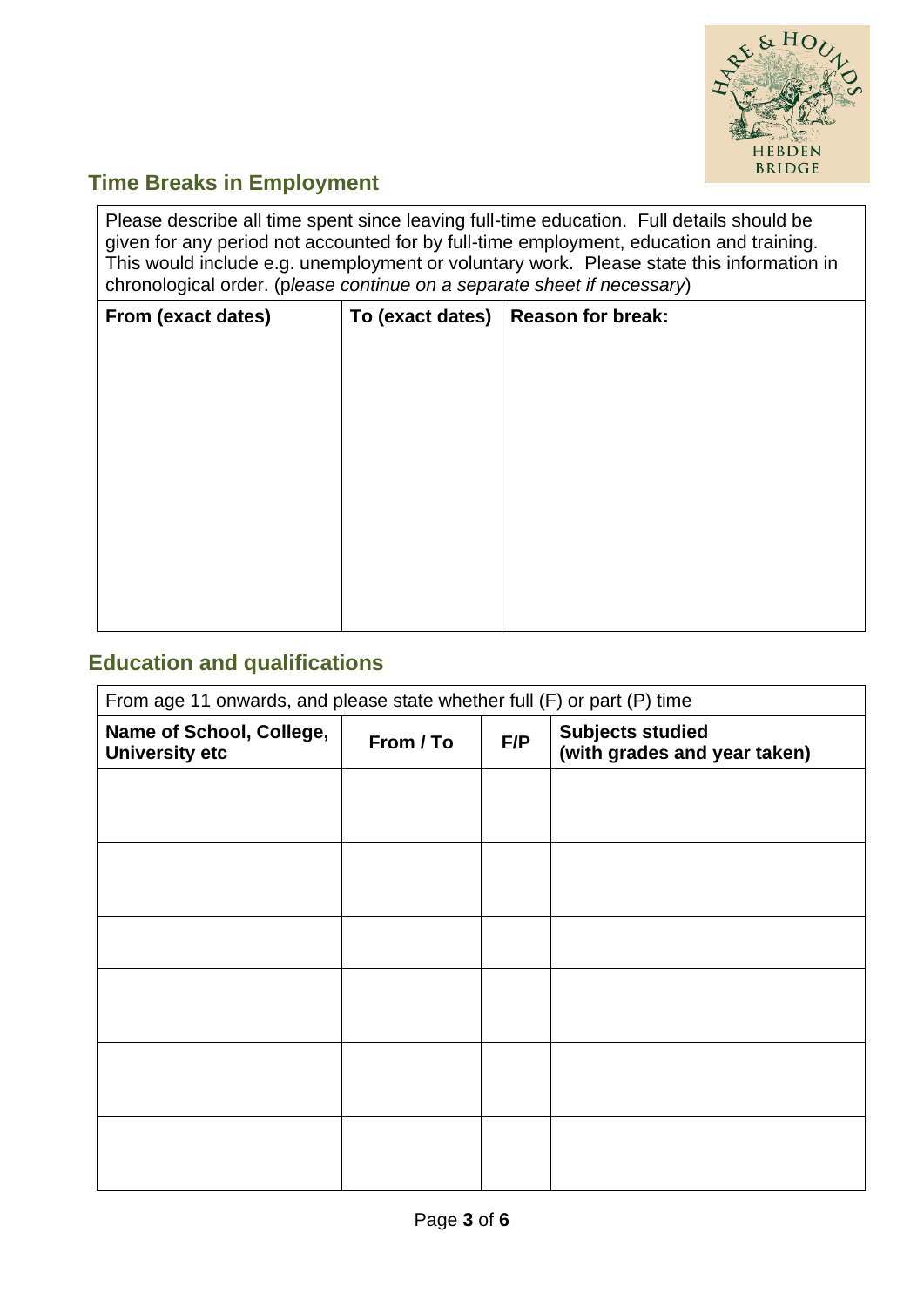

## **Driving Licence**

| Do you hold a full current Driving Licence? | 7. No |
|---------------------------------------------|-------|
| (select as applicable)                      | Yes   |

# **Why are you applying for this job, What will you add to the team ?**

Please mention any specific skills or experience that meets the requirements of the job These skills may have been gained in relation to your current or previous employment, education, training, domestic activities, voluntary work or leisure interests.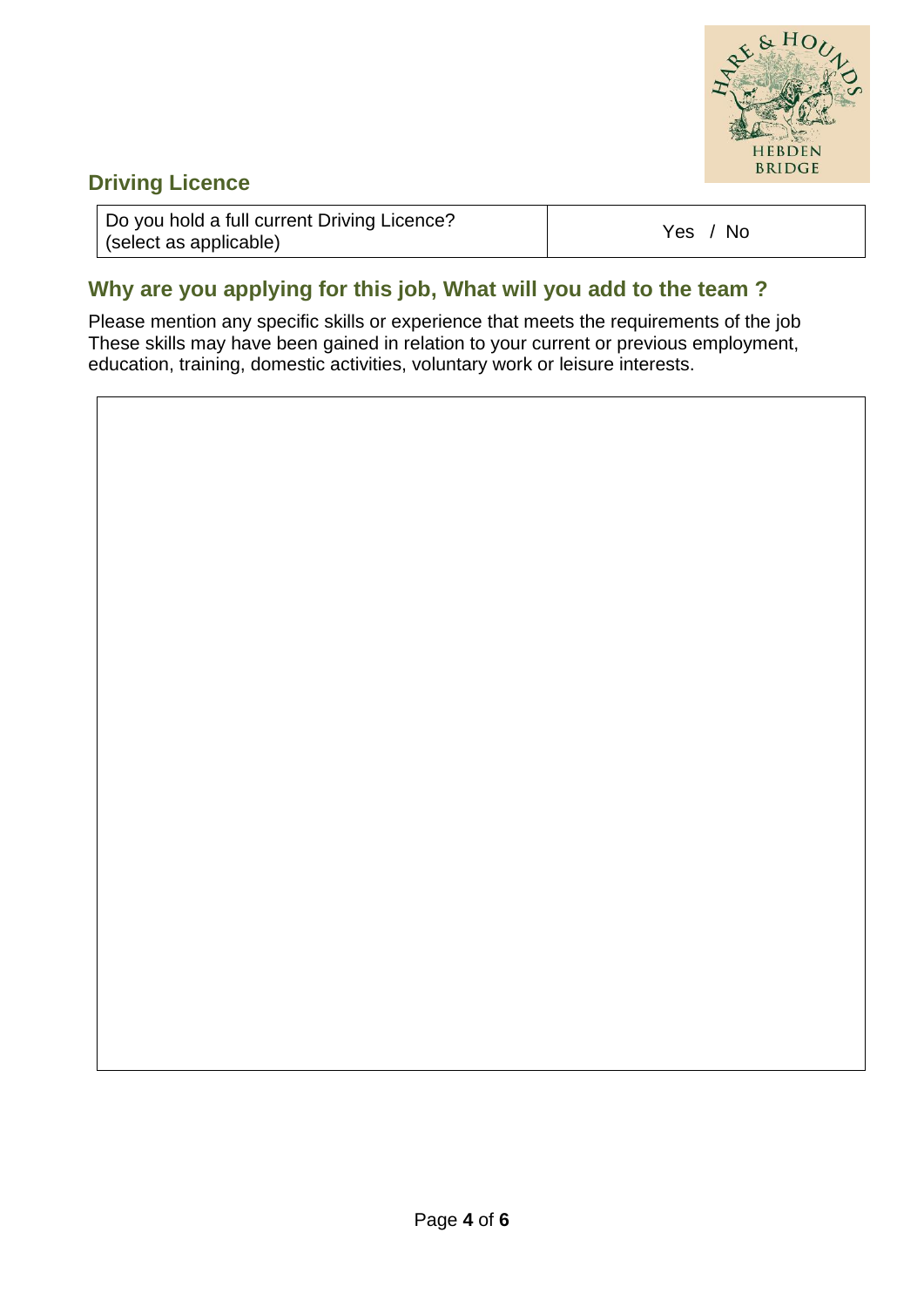

#### **References**

Please provide two references. One must be your present or last employer (where applicable) and another second employer. If you have not been employed previously, please provide academic and character references.

#### **A job offer will not be made without 2 satisfactory references.**

Note: We reserve the right to seek references at any point in the recruitment process and from any previous employers listed in the 'Previous Employment' section of this form.

| <b>Present/last employer</b>                                           |                                                                        |          |  |  |
|------------------------------------------------------------------------|------------------------------------------------------------------------|----------|--|--|
| Name                                                                   |                                                                        |          |  |  |
| <b>Address</b>                                                         |                                                                        |          |  |  |
| Tel No:                                                                |                                                                        |          |  |  |
| Occupation                                                             |                                                                        |          |  |  |
| <b>Email Address</b>                                                   |                                                                        |          |  |  |
| May we contact this referee prior to interview? (select as applicable) |                                                                        | Yes / No |  |  |
| <b>Second Employer</b>                                                 |                                                                        |          |  |  |
| Name                                                                   |                                                                        |          |  |  |
| Address                                                                |                                                                        |          |  |  |
| Tel No:                                                                |                                                                        |          |  |  |
| Occupation                                                             |                                                                        |          |  |  |
| <b>Email Address</b>                                                   |                                                                        |          |  |  |
|                                                                        | May we contact this referee prior to interview? (select as applicable) | Yes / No |  |  |